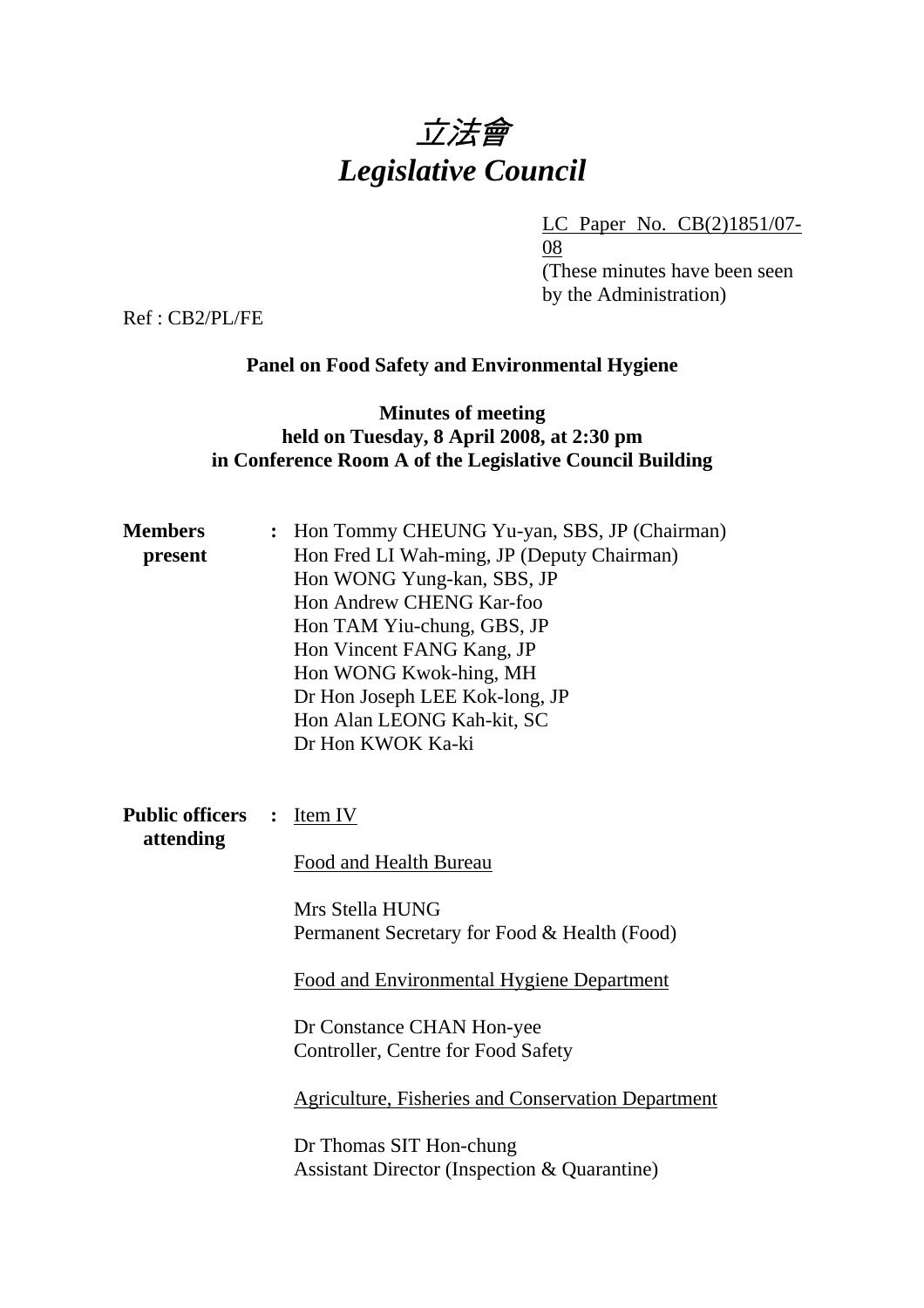Department of Health

Dr Thomas TSANG Ho-fai Controller, Centre for Health Protection

Item IV, V and VI

Food and Health Bureau

Ms Olivia NIP Deputy Secretary for Food and Health (Food)

Item IV and VI

Food and Health Bureau

Ms Rhonda LO Yuet-yee Principal Assistant Secretary for Food and Health (Food)3

Item V

Food and Health Bureau

Mr Francis HO Principal Assistant Secretary for Food and Health (Food)2

Food and Environmental Hygiene Department

Dr Philip HO Yuk-yin Consultant (Community Medicine) (Risk Assessment and Communication)

Mr YUEN Ming Chi Pest Control Officer-in-charge

Item VI

Agriculture, Fisheries and Conservation Department

Mr LAU Sin-pang Deputy Director of Agriculture, Fisheries and Conservation

Dr LIU Kwei-kin Assistant Director (Agriculture)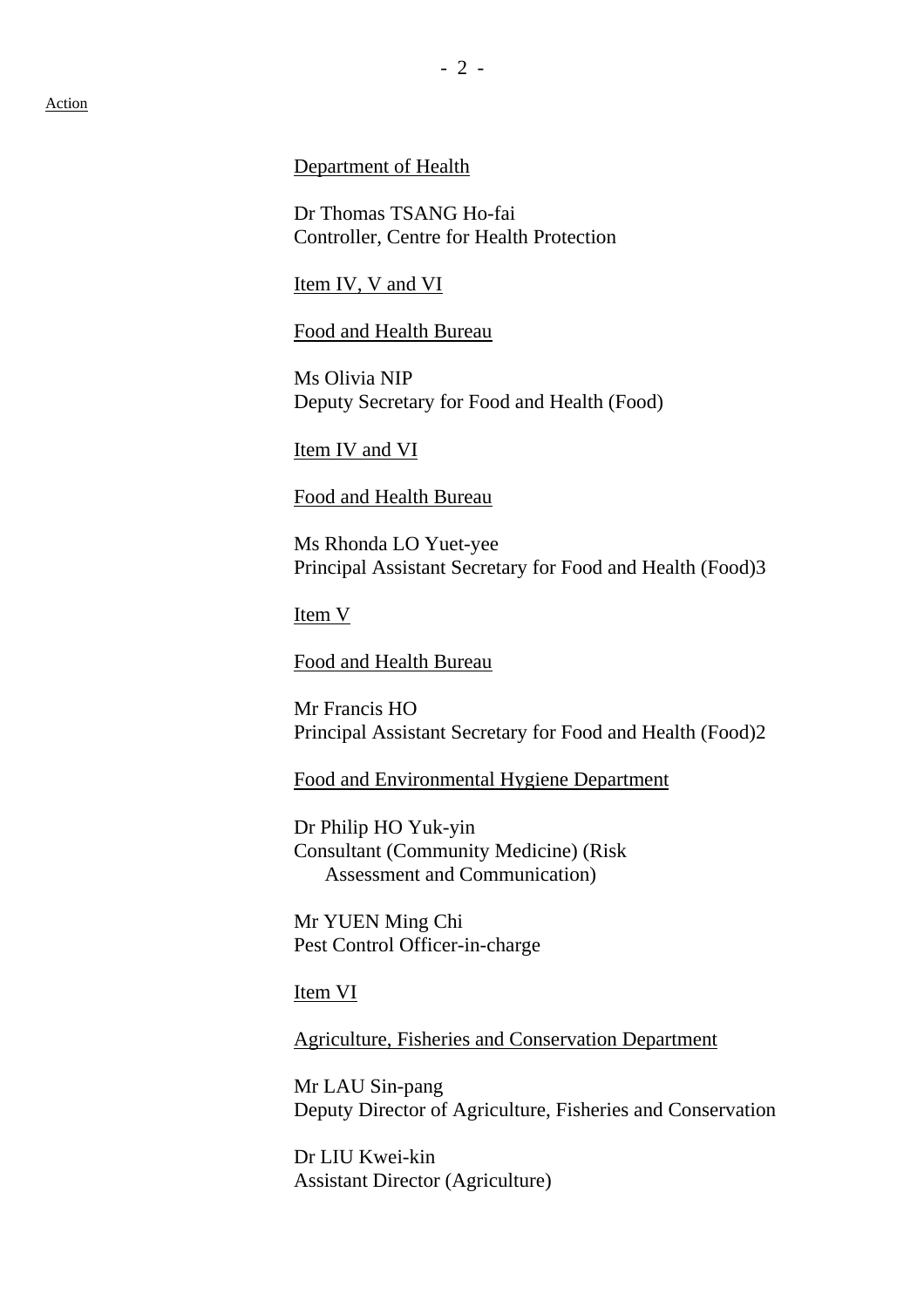#### Environmental Protection Department

Mr Michael PANG Kin-hing Principal Environmental Protection Officer (Acting)

Mr John CHUNG Kwok-on Environmental Protection Officer

#### Attendance by : Item VI **Invitation**

The Federation of Pig Raising Co-operative Societies Hong Kong, Kowloon & N.T. Ltd

Mr LEUNG Chick Chairman

Mr FOK Wui-ko Deputy Chairman

The World's Poultry Science Association (Hong Kong Branch)

Mr Peter C K Wong Chairman

Hong Kong Livestock Industry Association

Mr TAM Kwok-chu Vice Chairman

Mr LAM Wing-yuen Committee Member

Hong Kong Pig Raising Development Federation

Mr CHAN Kin-yip Chairman

New Territories Association of Societies

Mr WAN Chung-ping Officer-in-charge, Fisheries District Committee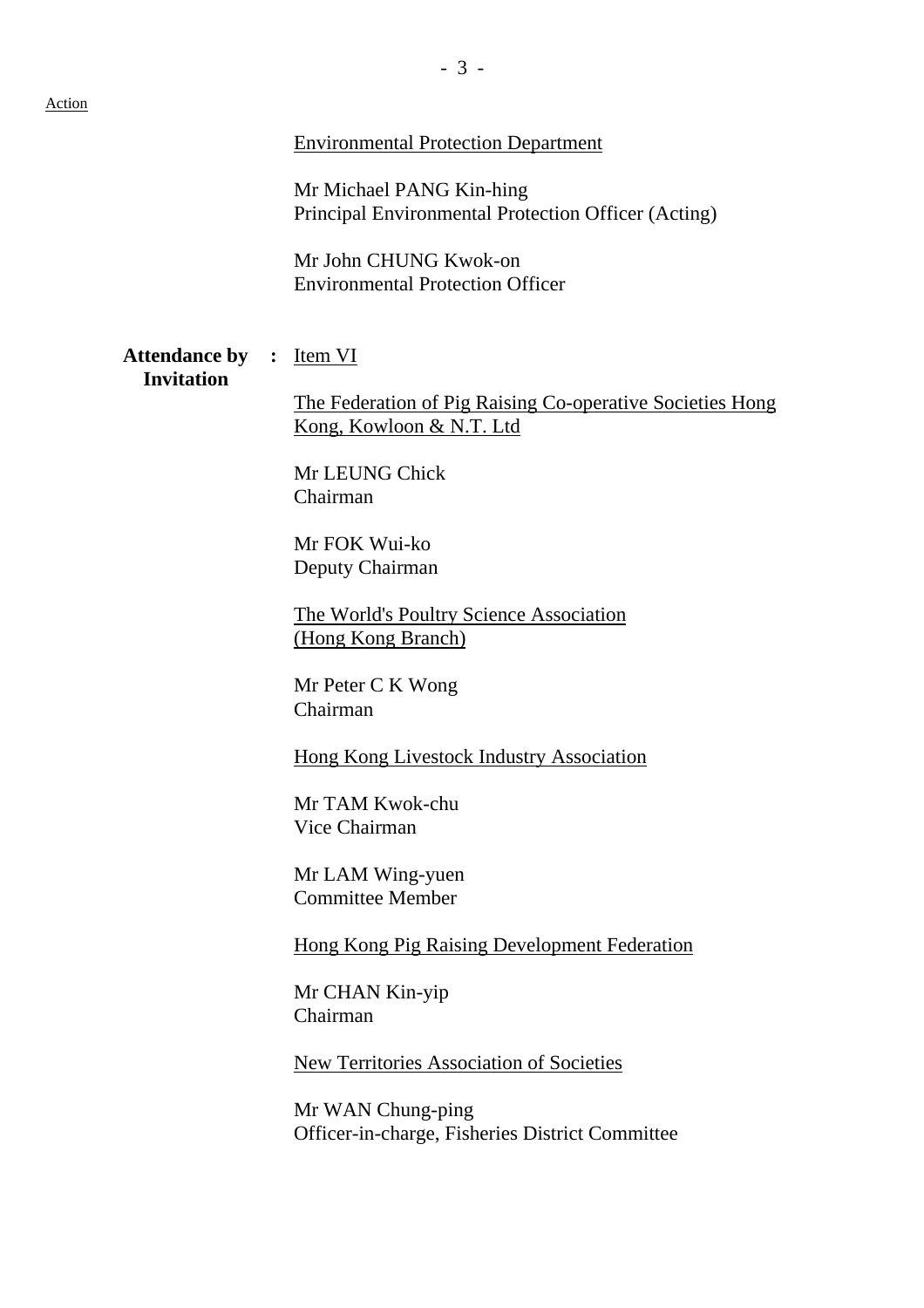Action

|                               | Mr SHEK Chung-sang<br>Deputy Officer-in-charge, Fisheries District Committee |
|-------------------------------|------------------------------------------------------------------------------|
|                               | <b>Hong Kong Grazers Union</b>                                               |
|                               | Mr LO Yam-keung<br><b>Committee Member</b>                                   |
|                               | Mr TAO Kai-ching                                                             |
|                               | <b>Ms WAN Yuk-ying</b>                                                       |
| <b>Clerk</b> in<br>attendance | Miss Flora TAI<br>$\ddot{\cdot}$<br>Chief Council Secretary (2)2             |
| <b>Staff</b> in<br>attendance | <b>Ms Alice LEUNG</b><br>$\ddot{\cdot}$<br>Senior Council Secretary (2)1     |
|                               | Ms Anna CHEUNG<br>Legislative Assistant (2)2                                 |
|                               | Confirmation of minutes                                                      |

# **I. Confirmation of minutes**

[LC Paper No. CB(2)1486/07-08]

The minutes of the meeting held on 11 March 2008 were confirmed.

# **II. Information paper(s) issued since the last meeting**

2 Members noted that the following papers had been issued to members since the last meeting -

- (a) a letter dated 17 March 2008 from the Hong Kong Retail Management Association and the Hong Kong Suppliers Association on the proposed nutrition labelling scheme [LC Paper No. CB(2)1418/07-08(01)] (English version only);
- (b) a letter dated 25 March 2008 from the Administration in response to the issues raised by Dr KWOK Ka-ki relating to the closure of Mai Po Nature Reserve Area [LC Paper No. CB(2)1466/07-08(01)];
- (c) a letter dated 28 March 2008 from Mr YU Pang-chun, Convenor of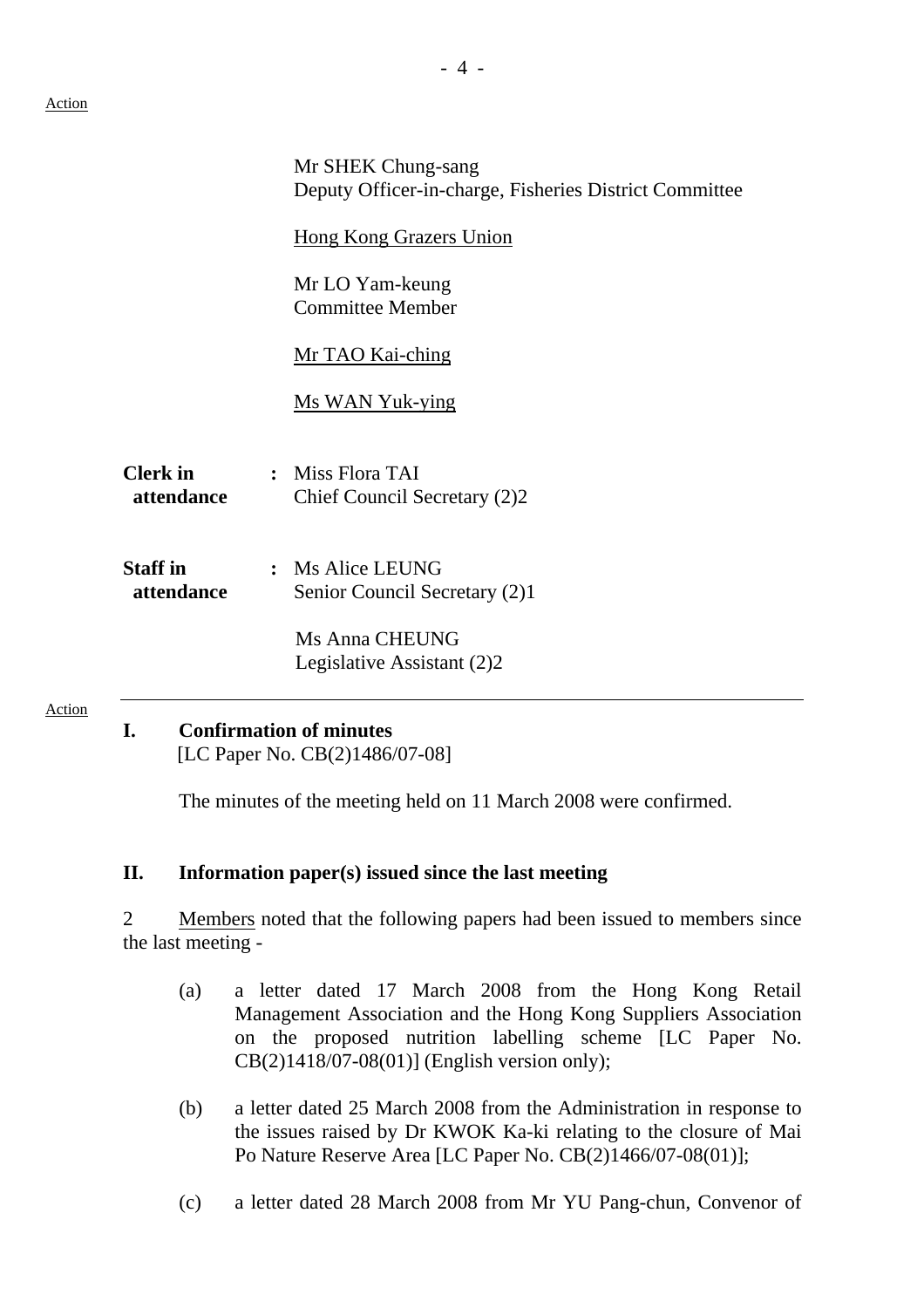the Retail Task Force of the Business Facilitation Advisory Committee on the proposed nutrition labelling scheme [LC Paper No. CB(2)1474/07-08(01)] (English version only); and

(d) a letter dated 29 February 2008 from the Hong Kong Federation of Restaurants & Related Trades (HKFORT) regarding the Administration's proposal to introduce a composite licence for the manufacture and sale of various types of ready-to-eat food item and the written replies by the Food and Environmental Hygiene Department (FEHD) to HKFORT on the proposed composite licence and the rationalization of the time limit for prosecutions against unauthorized building works in premises licensed by FEHD.

#### **III. Items for discussion at the next meeting**

[Appendices I and II to LC Paper No. CB(2)1488/07-08]

Next regular meeting on 13 May 2008

3. The Chairman informed members that the Administration proposed to discuss the following items at the next regular meeting scheduled for 13 May 2008 -

- (a) review on the provision of public markets; and
- (b) liquor licensing policy and legislation.

4. Mr WONG Kwok-hing expressed concern about recent media reports on rodent infestation and suggested that the Administration should be requested to brief the Panel on its actions taken to control and prevent rodent problem at the next meeting.

5. Noting the letter dated 8 April 2008 from Mrs Selina CHOW, which was tabled at the meeting, in which she relayed the concern of the animal breeding farm operators over the Administration's proposal to amend the licensing conditions for animal traders and the Administration's timetable for implementing the new licensing conditions for animal traders, members agreed to discuss the issue relating to the regulation of animal breeding farms at the next regular meeting in May 2008. Members also agreed to invite deputations to present their views on the subject at the meeting.

 (*Post-meeting note*: Mrs Selina CHOW's letter dated 8 April 2008 tabled at the meeting was issued to members vide LC Paper CB(2)1559/07-08(01) on 10 April 2008.)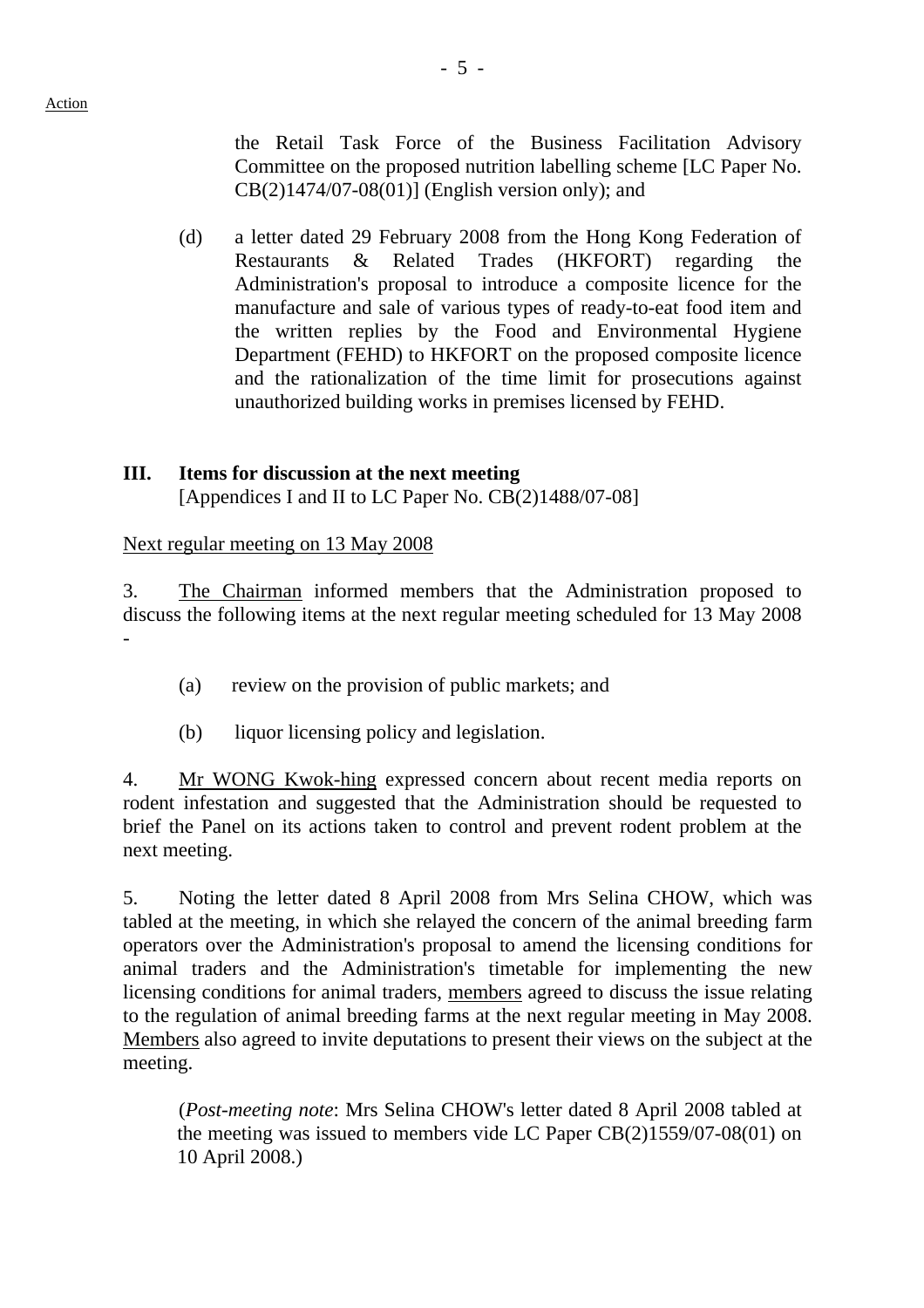6. To allow sufficient time for discussion, members further agreed to discuss the following three items at the next regular meeting scheduled for 13 May 2008 from 2:30 pm to 5:30 pm at the Chamber of the Legislative Council Building –

- (a) review on the provision of public markets;
- (b) anti-rodent campaign 2008; and
- (c) amendments to the licensing conditions of animal traders.

7. As regards the proposed item on "liquor licensing policy and legislation" referred to in paragraph 3(b), members further agreed that the item would be deferred to the regular meeting scheduled for June.

# **IV. Zonal approach policy on control of highly pathogenic Avian Influenza**

# Presentation by the Administration

8. Permanent Secretary for Food & Health (Food) (PS(FH)(Food)) briefly introduced the background against which the zonal approach policy on control of Highly Pathogenic Avian Influenza (HPAI) was developed. She said that the zonal approach policy provided a guideline setting out various import suspension measures to control the import of live poultry and poultry products (chilled and frozen poultry, and fresh poultry eggs) into Hong Kong during an outbreak of HPAI in Guangdong Province.

9. With the aid of powerpoint, Assistant Director (Inspection & Quarantine) of Agriculture, Fisheries and Conservation Department (AD(I&Q)/AFCD) briefed members on the 'import control zone' arrangement which consisted of 'infected area', 'restricted area' and 'control area', as detailed in the Administration's paper [LC Paper No. CB(2)1488/07-08(01)]. He highlighted the preventive measures to reduce the risk brought by HPAI virus that had been adopted by the Administration over the past years, the details of which were set out at the Annex to the Administration's paper.

# 'Import control zone' arrangement

10. Referring to paragraph 18 of the Administration's paper, Mr WONG Kwokhing pointed out that, in most cases, there was always a time lapse between the patient's disease onset and notification on confirmed human cases of HPAI infection from the Mainland relevant authorities. He doubted the effectiveness of the imposition of a suspension of the import of live poultry and poultry products from the 'import control zone' for 21 days when a human case of HPAI infection within Guangdong province was confirmed.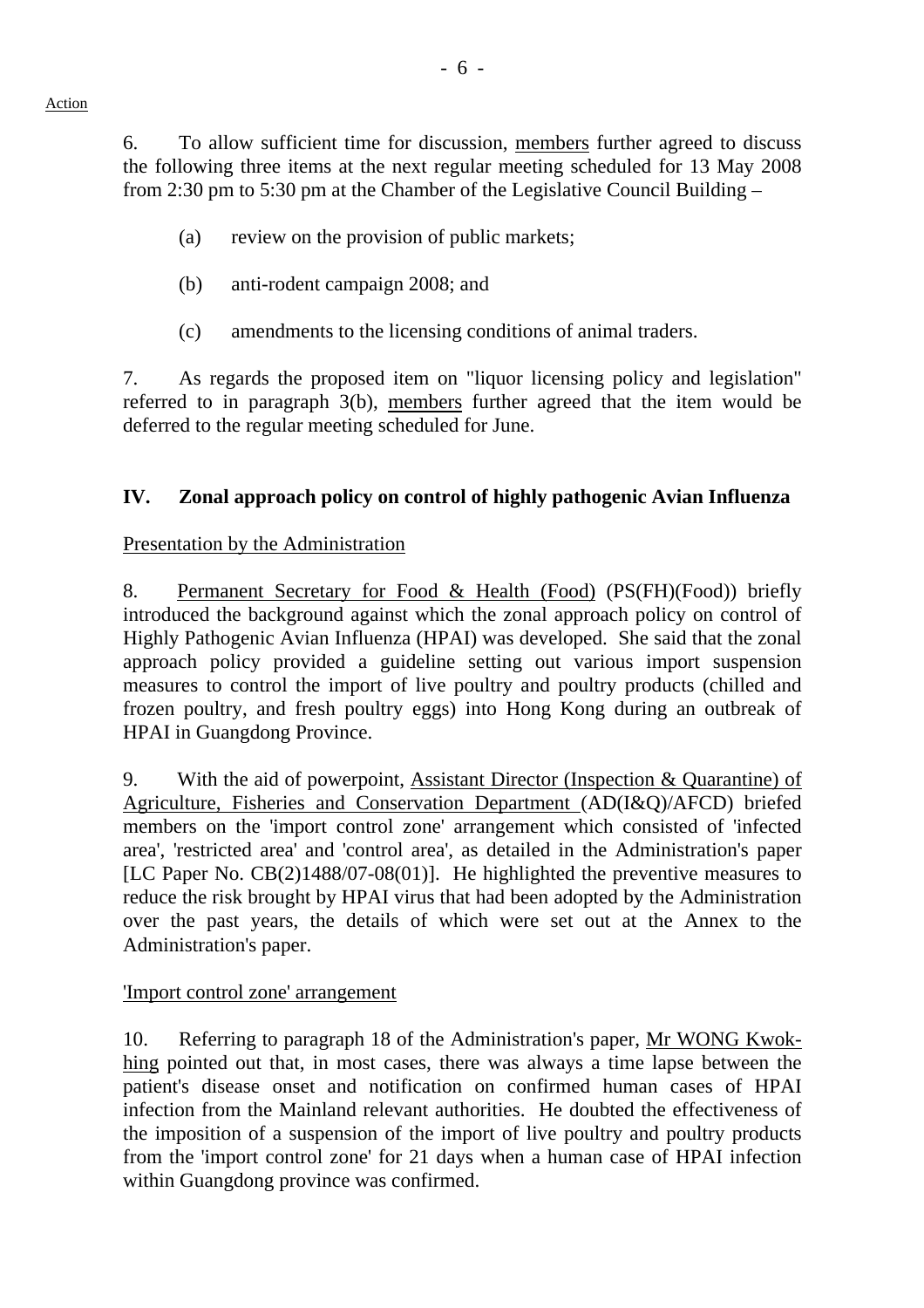11. Controller, the Centre for Health Protection (Controller/CHP) responded that it was true that it would take some time before the results for clinical diagnosis and laboratory tests could become available. There were cases where patients, in particular those living in rural areas, only sought medical consultation several days after the onset of disease. He advised that, in accordance with the established procedures on the Mainland, the initial laboratory test results of the infected patients were required to be sent to the microbiological laboratory at the Ministry of Health, China for further testing and confirmation. Controller/CHP, however, stressed that the relevant Mainland authority would give instant notification to the Administration once it was confirmed that there was a human case of HPAI. According to past experience, such notification mechanism between the China Ministry of Health and the Administration had worked well. He pointed out that it was important to obtain information on the contact history of the patient during the 14 days before the onset of disease.

12. PS(FH)(Food) supplemented that, for the sake of protecting public health, the Administration needed to ascertain whether there were any live poultry farms near the residence of the patient and the places where he had visited. It was a precautionary measure for the Administration to suspend the import of live poultry and poultry products from the 'restricted area' (i.e. the area within a radius of 3 km from the 'infected area') for a period of 90 days and the 'control area' (i.e. the area within a radius of 10 km from the 'restricted area') for 21 days.

13. Dr KWOK Ka-ki said that he was supportive of the Administration's zonal approach policy. However, he requested the Administration to provide information on the past notification records of human avian influenza cases on the Mainland in respect the date of the onset of symptoms, the date of receipt of notification of suspected cases and the date of notification of the confirmation of the cases. Dr KWOK further said that there had been a suggestion of establishing an electronic platform for avian influenza surveillance on the internet to facilitate exchange of avian influenza data and outbreak information among health authorities on the Mainland and Hong Kong. He enquired whether the electronic notification had been implemented.

Admin 14. Controller/CHP responded that the Administration would provide information as requested by Dr KWOK Ka-ki to the Panel after the meeting. As regards the suggestion of establishing the electronic notification platform, Controller/CHP explained that, given the notification system on the Mainland was a one-way system, an electronic notification platform might not be appropriate for application in this respect. While the Mainland cities/provinces were required to notify the National Centre for Disease Control and Public Health (NCDCPH), they had no access to information on the notifications made by other cities/provinces to NCDCPH through the electronic platform. He advised that notifications between the Mainland and Hong Kong were usually made by telephones or facsimiles and there were contact persons assigned for communications round the clock to ensure prompt notifications.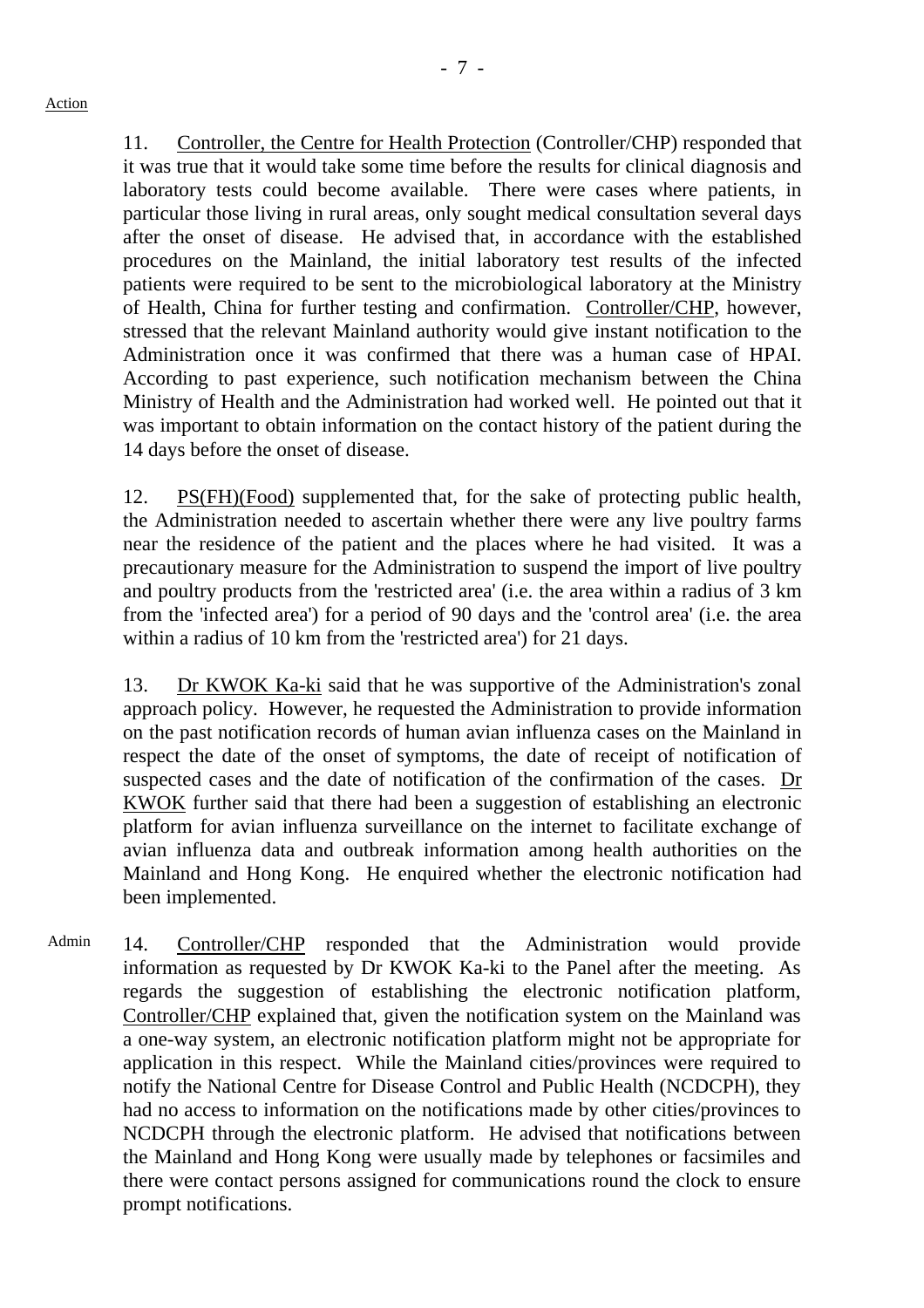15. On the notification mechanism on live poultry infection of HPAI, PS(FH)(Food) supplemented that the Administration maintained close liaison with the Ministry of Agriculture and the General Administration of Quality Supervision, Inspection and Quarantine (AQSIQ). When there was a HPAI outbreak in live poultry farms on the Mainland, they would notify the Administration by telephone.

16. Referring to paragraph 16 of the Administration's paper, both Dr KWOK Ka-ki and Mr Alan LEONG asked about the considerations or factors that the Administration would take into account in deciding whether a suspension for import of poultry and poultry products from the whole Guangdong Province for 21 days.

17. PS(FH)(Food) explained that the Administration would take into consideration whether there was outbreak in more than one live poultry farms within the 'import control zone', the number of live poultry being infected and whether there was signs of spreading of the virus when making a decision on suspending the import of live poultry and poultry products as necessary from the whole Guangdong Province for a period up to 21 days.

18. Referring to paragraphs 13 and 14 of the Administration's paper on the measures to be taken when there was an outbreak in registered poultry farms on the Mainland, the Deputy Chairman sought clarification from the Administration about the length of suspension period for the import of live poultry and poultry products from the whole Guangdong Province.

19. AD(I&Q)/AFCD responded that the suspension period of up to 21 days referred to the whole Guangdong Province. The actual length of suspension period would depend on the outbreak information provided by the Mainland authorities. The suspension period might be shorter than 21 days if there was sufficient evidence that there was no outbreak in other live poultry farms in Guangdong Province. However, a suspension period of 90 days would be imposed for live poultry and poultry products from the 'restricted area' (i.e. the area within a radius of 3 km from the 'infected area') and a suspension period of 21 days for the 'control area' (i.e. the area within a radius of 10 km from the 'restricted area').

20. In response to Dr KWOK Ka-ki's enquiry about the timetable for reviewing the zonal approach policy, PS(FH)(Food) said that the policy had just been put in place, there was no review timetable at this stage.

21. The Deputy Chairman expressed concern over the recent poultry HPAI case occurred in a wholesale food market in Guangzhou in March 2008. In response to his enquiry about the vaccination programme for live chickens in Guangdong Province, AD(I&Q)/AFCD advised that, in accordance with the policy of the Ministry of Agriculture, all live chickens in licensed/registered farms were required to receive vaccination. He, however, pointed out that backyard poultry keeping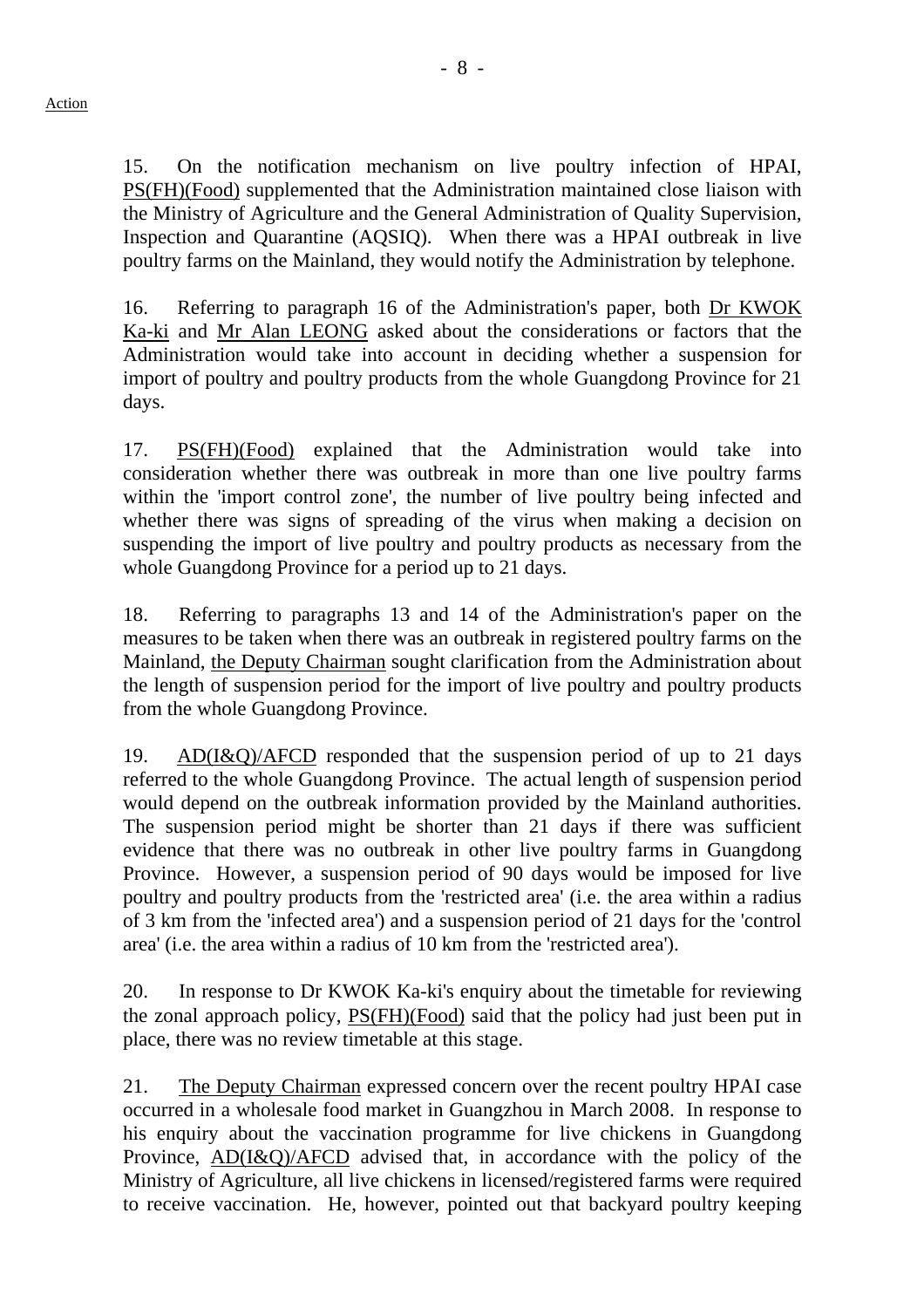activities were practised on the Mainland. He also advised that it was not uncommon for vaccines to provide less than 100% effectiveness against diseases. However, even vaccines caused only 80% antibody protection level in a live population chicken that could contain an HPAI outbreak. Under certain circumstances when chickens had been infected with other diseases or vaccines were not stored properly or vaccination had applied to chicks while they still had maternal antibodies, vaccine efficacy would be reduced.

22. Mr WONG Yung-kan said that, to his understanding, the wholesale market concerned was not a licensed market. He enquired whether the Administration had liaised with the relevant Mainland authorities to obtain information on this incident.

23. PS(FH)(Food) assured members that the Administration had liaised with the relevant Mainland authorities and had confirmed that no live chickens had been exported to Hong Kong from the wholesale market concerned nor the public market in Guangzhou. However, to safeguard the health of the public, the Administration had imposed a suspension period of 90 days for live poultry and poultry products from 'restricted area' (i.e. the area within a radius of 3km from the 'infected area') and a suspension period of 21 days for the 'control area' (i.e. the area within a radius of 10 km from the 'restricted area').

24. On the Administration's response, the Chairman asked whether the Mainland had provided any information on the source of chickens on sale at the wholesale market concerned. In response, AD(I&Q)/AFCD said that only registered chicken farms on the Mainland were allowed to export chickens to Hong Kong. PS(FH)(Food) supplemented that that live poultry sold in that market was for internal consumption only.

25. Noting that the Administration would arrange staff to conduct inspections to registered chicken farms in Guangdong Province, Dr KWOK Ka-ki asked about the number of inspections carried out in a year. Controller/CFS advised that there were 92 registered chicken farms and 24 registered chilled poultry products processing plants in Guangdong Province. However, out of the 92 registered farms, only 34 farms were active in exporting chickens to Hong Kong. She said that it was CFS's target to inspect about 80 registered chicken farms and poultry processing plants in the Mainland in 2008. In 2007, CFS staff had carried out 67 inspections to the registered farms and chilled poultry products processing plants in Guangdong Province. Controller/CFS said that, during their inspections, CFS staff would focus on the whole management system of the registered farms and processing plants and the inspection and quarantine situation. She further said that the routine inspections were conducted by the relevant Mainland authorities.

# Quarantine detector dogs

26. Mr WONG Kwok-hing expressed concern over the smuggling of live poultry and poultry meat (e.g. live chickens and ducks) into Hong Kong from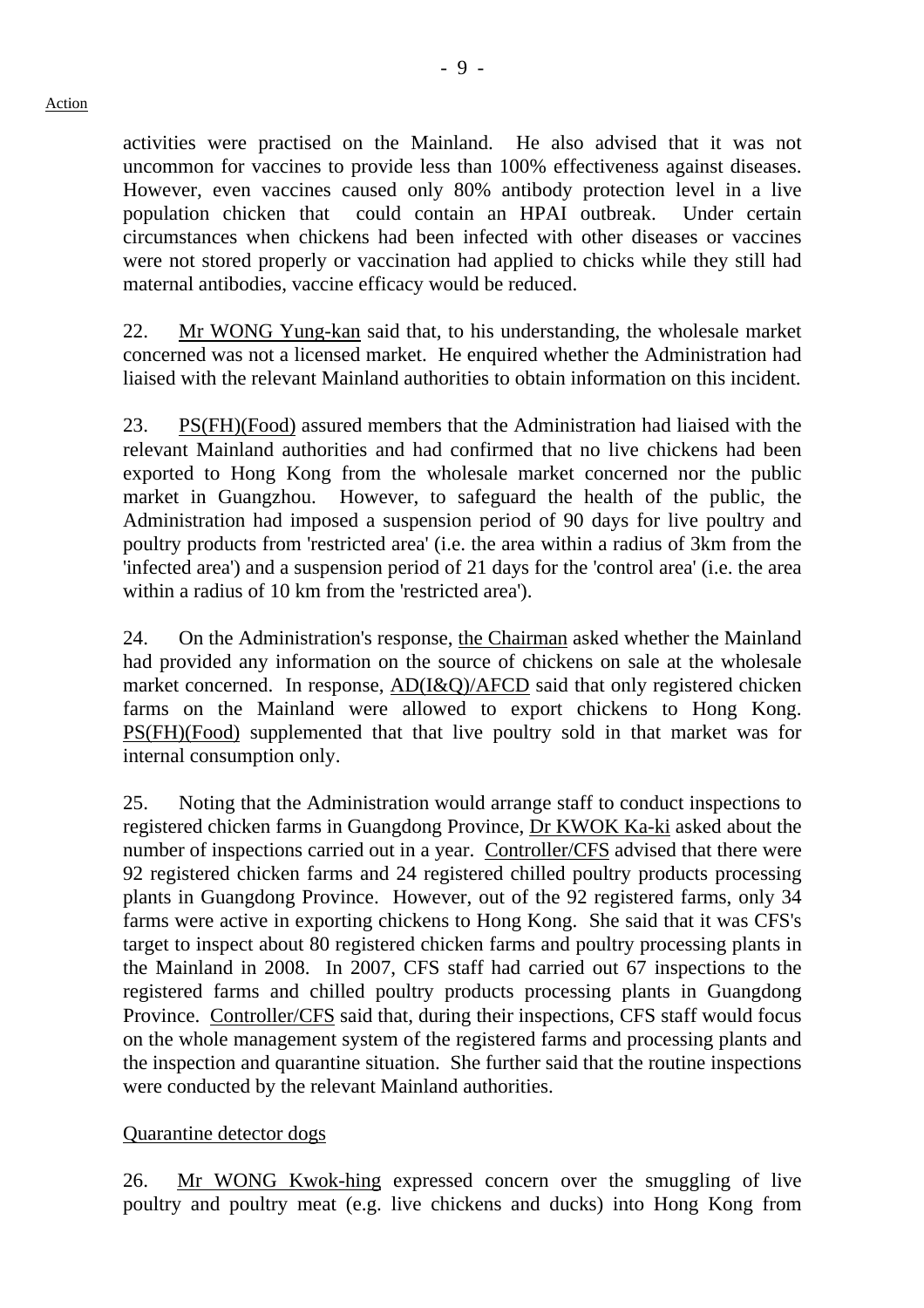across the border. He asked whether the Administration would deploy quarantine detectors dogs to carry out screening duties for the detection of smuggled live poultry and poultry meat by vehicles that came through Man Kam TO Border Control Point everyday.

27. PS(FH)(Food) responded that the Customs and Excise Department (C&ED) had already set up a special task force to deal with the problem of illegal importation of live poultry and poultry meat. C&ED had stepped up its inspections on suspicious vehicles and passengers at boundary control points. AD(I&Q)/AFCD supplemented that AFCD had deployed three quarantine detector dogs to carry out screening duties for the detection of smuggled animals and birds at control points and seaports. From February to March 2008, quarantine detector dogs had carried out some 20 000 to 30 000 inspections, and had detected a total of 14 cases of illegal importation of meat, which had been referred to C&ED for follow up. Controller/CFS added that FEHD also had two quarantine detector dogs which were trained to help combat illegal importation of game, meat and poultry carried by travellers at border control points. FEHD planned to train another three quarantine detector dogs later this year. These three new quarantine detector dogs would be trained and deployed to deter smuggling of game, meat and poultry into Hong Kong by vehicles through Man Kam To Border Control Point.

28. On the Administration's response, Mr WONG Kwok-hing asked whether the Administration had any target number for quarantine detector dogs to be deployed at various control points and seaports. PS(FH)(Food) responded that the introduction of quarantine detector dogs programme was a pilot scheme. Having regard to the effectiveness of the programme so far since its introduction, the Administration was actively considering the need to increase the number of quarantine detector dogs. However, should there be a need to expand the programme, additional resources would be required to recruit new staff to perform the duties of dog handlers and train new quarantine detector dogs.

# Mai Po Nature Reserve

29. Dr KWOK Ka-ki said that, unlike poultry, wild birds posed a low risk of human infection of avian influenza infection. However, the World Wild Fund (WWF) would be required to close Mai Po Nature Reserve (the Reserve) for 21 days if a dead bird was found infected with avian influenza virus within 3 km in radius of the Reserve and did not receive any compensation from the Administration. He asked whether the Administration would review the guidelines for the closure of the Reserve and consider giving compensation to WWF when the Administration required WWF to close the Reserve.

30. In response, PS(FH)(Food) explained that AFCD had been working with WWF in managing the Reserve and there was a subvention to WWF. AD(I&Q)/AFCD further explained that overseas studies had shown that migratory water birds could be a natural reservoir of HPAI virus. These birds might infect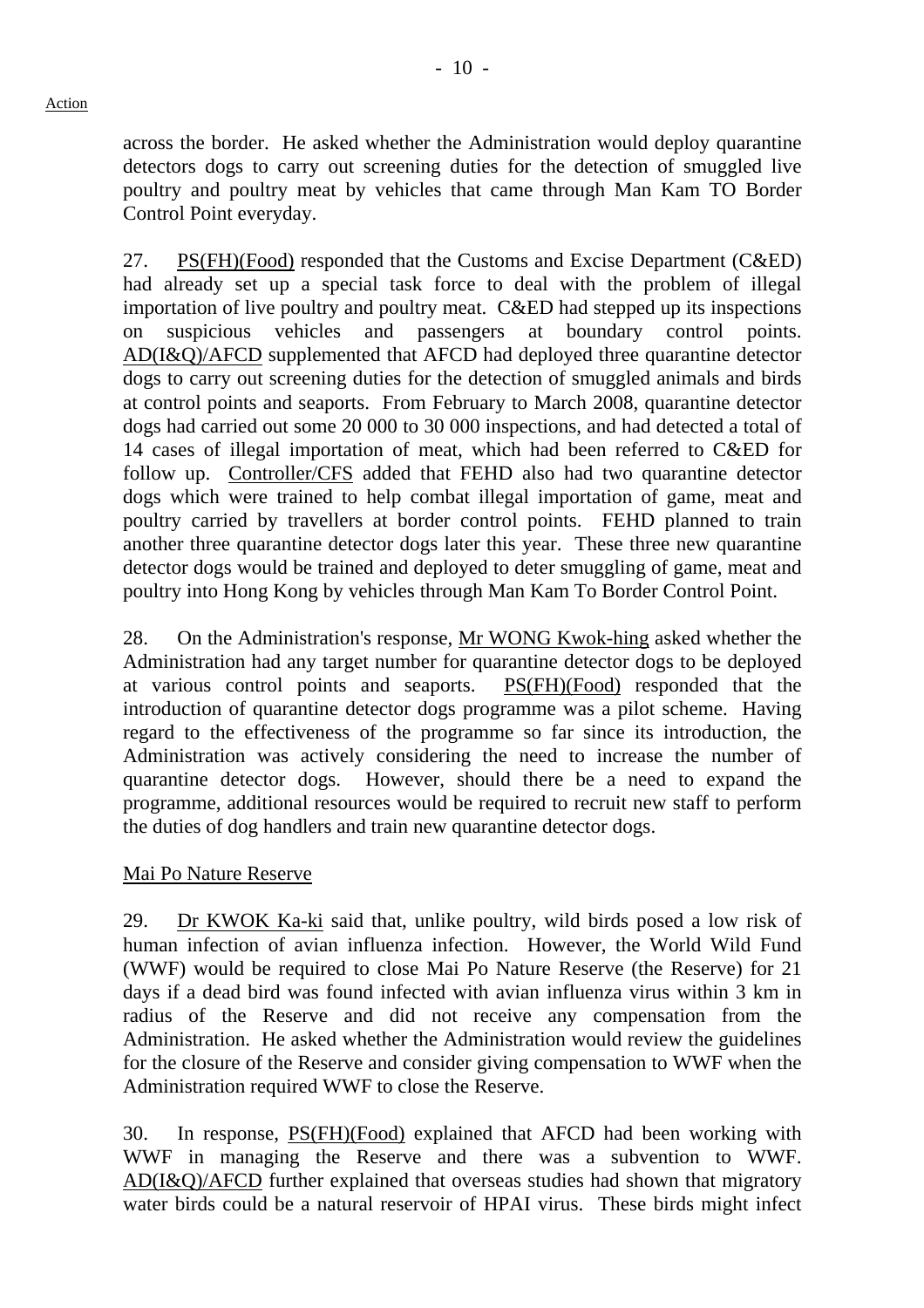#### Action

poultry along their migration routes and spread the virus to other birds when congregating. Under the current guidelines, if any dead bird was found to harbour HPAI within 3 km in radius of the Reserve, the Administration would recommend the Reserve be closed to public access for a period of 21 days. AD(I&Q)/AFCD said that the Administration's guidelines for the closure of the Reserve had taken into account guidelines of the World Health Organization of Animal Health and the circumstances in Hong Kong, and the purpose of the guidelines were to minimize public contact with wild birds, especially water birds, or their droppings. He added that 20 dead wild birds were found to harbour HPAI in 2007.

# Local chicken farms

31. Mr WONG Yung-kan recalled that the Administration had adopted the mass culling approach when one chicken be found to be infected with avian influenza, and commented that it would create great hardship to the trade. He further said that sentinel chickens (unvaccinated chickens) were no longer in use on the Mainland. He asked whether the Administration would regard the infection of the sentinel chicken as a local avian influenza outbreak and cull all live chickens; and if so, whether the Administration would review and change its mass culling approach.

32. PS(FH)(Food) responded that the Administration kept its control measure for preventing HPAI outbreak in local live poultry farms under constant review. She pointed out that it was an international practice that, when there was an outbreak in any single live poultry farm, all live poultry in the farm concerned would have to be killed. The Administration had reviewed constantly the policy on local live poultry farms since its introduction in the year 2004-2005. She advised that the Administration would consider taking into account various factors e.g. whether there were more than one chicken farms had the outbreak, whether there was any human infection case and whether there was a large number of live poultry being affected, before making a decision to cull all live poultry in local farms.

33. AD(I&Q)/AFCD supplemented that the purpose of sentinel chickens was to detect the presence of avian influenza virus, so that appropriate measures could be taken to prevent or contain an outbreak of avian influenza. The Administration would keep watch of the development of technologies in this area and would consider the feasibility and appropriateness of adopting any new methods in Hong Kong.

34. The Chairman remarked that the issue of control measures of avian influenza at local chicken farms was not relevant to the present agenda item. He suggested that, should members wish to discuss this subject matter at a future meeting, they could suggest including it into the list of outstanding items for discussion.

# **V. Anti-Mosquito Campaign 2008**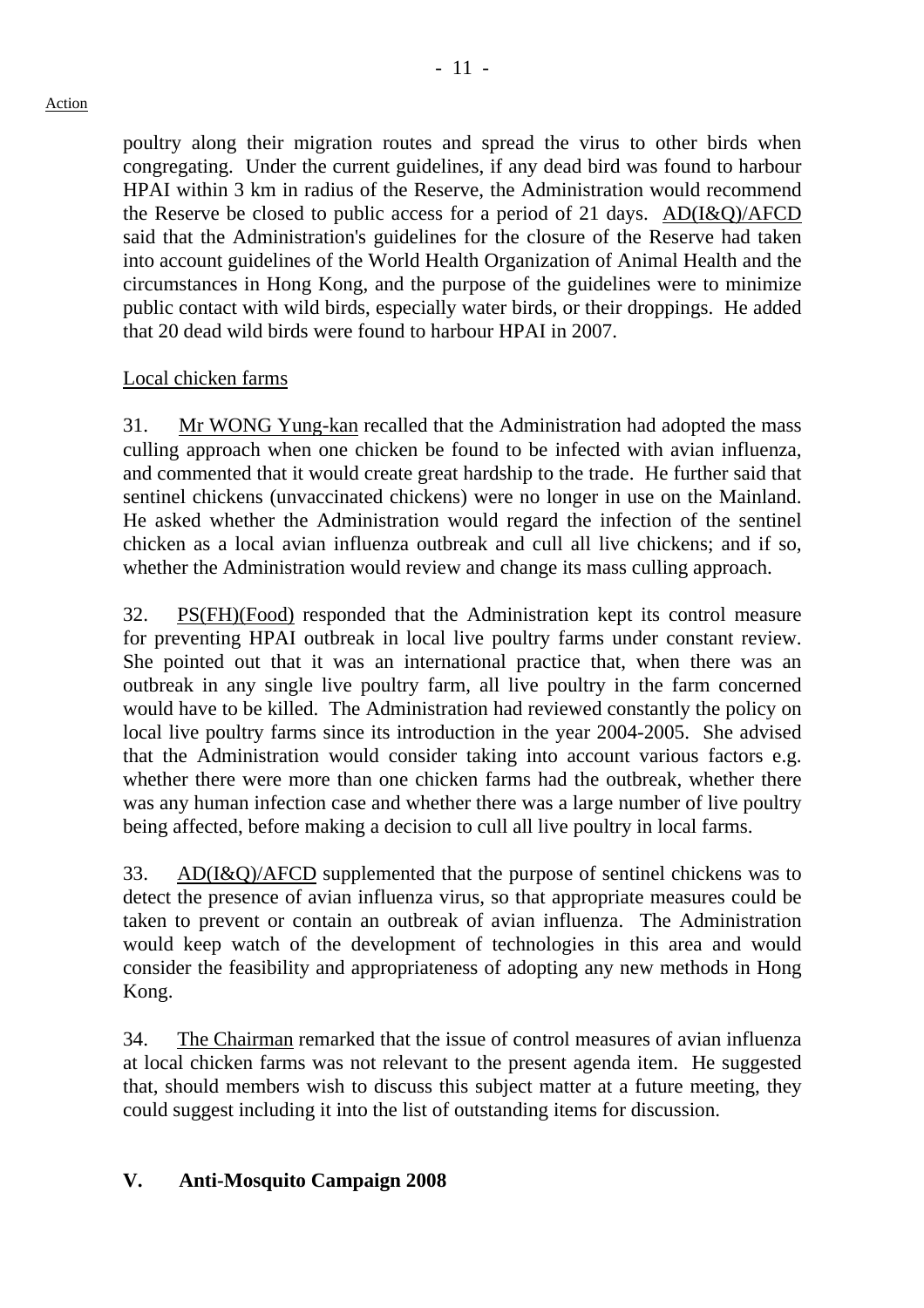# Presentation by the Administration

35. Deputy Secretary for Food and Health (Food) (DS(FH)(Food) said that, since 2000, FEHD had put in place a dengue vector surveillance programme by using ovitraps to monitor the distribution of Aedes albopictus at selected locations and provide surveillance information for making timely adjustments to the mosquito control strategies and measures. The Administration had launched the 2008 Anti-mosquito Campaign in collaboration with other government departments to maintain the momentum of effective mosquito control work.

36. Pest Control Officer-in-charge of FEHD (PCO/FEHD) briefed members on the Anti-mosquito campaign 2008, as detailed in the Administration's paper [LC Paper No. CB(2)1488/07-08(02)]. He said that the campaign would be implemented in three phases. The first phase of the campaign had already been commenced on 25 February 2008 and completed on 20 March 2008. The second phase of the campaign would be from 28 April 2008 to 4 July 2008 and the third phase of the campaign from 11 August to 3 October 2008. He further said that FEHD would put on its website a book with illustrations on potential breeding places of *Aedes albopictus* and methods to eliminate them. FEHD would also develop posters, leaflets, Announcements of Public Interests and VCDs and send letters to community groups to encourage public participation in the campaign.

37. Members noted that a background brief entitled "Mosquito control work" prepared by the LegCo Secretariat was issued to members for reference [LC Paper No. CB(2)1488/07-08(03)].

# Area ovitrap indexes

38. Mr WONG Kwok-hing commented that the Administration's paper failed to provide information on the allocation of ovitraps in the 19 districts and the Area Ovitrap Indexes (AOIs) in these districts, and requested the Administration to provide such information after the meeting. He asked which four districts had the highest AOIs and what measures had been taken by the Administration to alleviate the mosquito breeding problem.

39. PCO/FEHD responded that AOI recorded in Lai King was 1.8% AOI and AOIs recorded in all other districts were 0% in 2008. Consultant (Community Medicine) (Risk Assessment and Communication) of FEHD (Consultant(CM)(RAC)/FEHD) supplemented that, according to the record of AOIs in July 2007, the four highest AOI figures were recorded in Diamond Hill (70.9%), Sheung Shui (68.5%), Tai Po (61.8%) and Fanling (54.5%). He also advised that there were about 55 ovitraps placed in each district and the monthly AIOs were made available on the FEHD's website. He said that the Administration would provide the information on the monthly AOIs in the 19 districts after the meeting.

Admin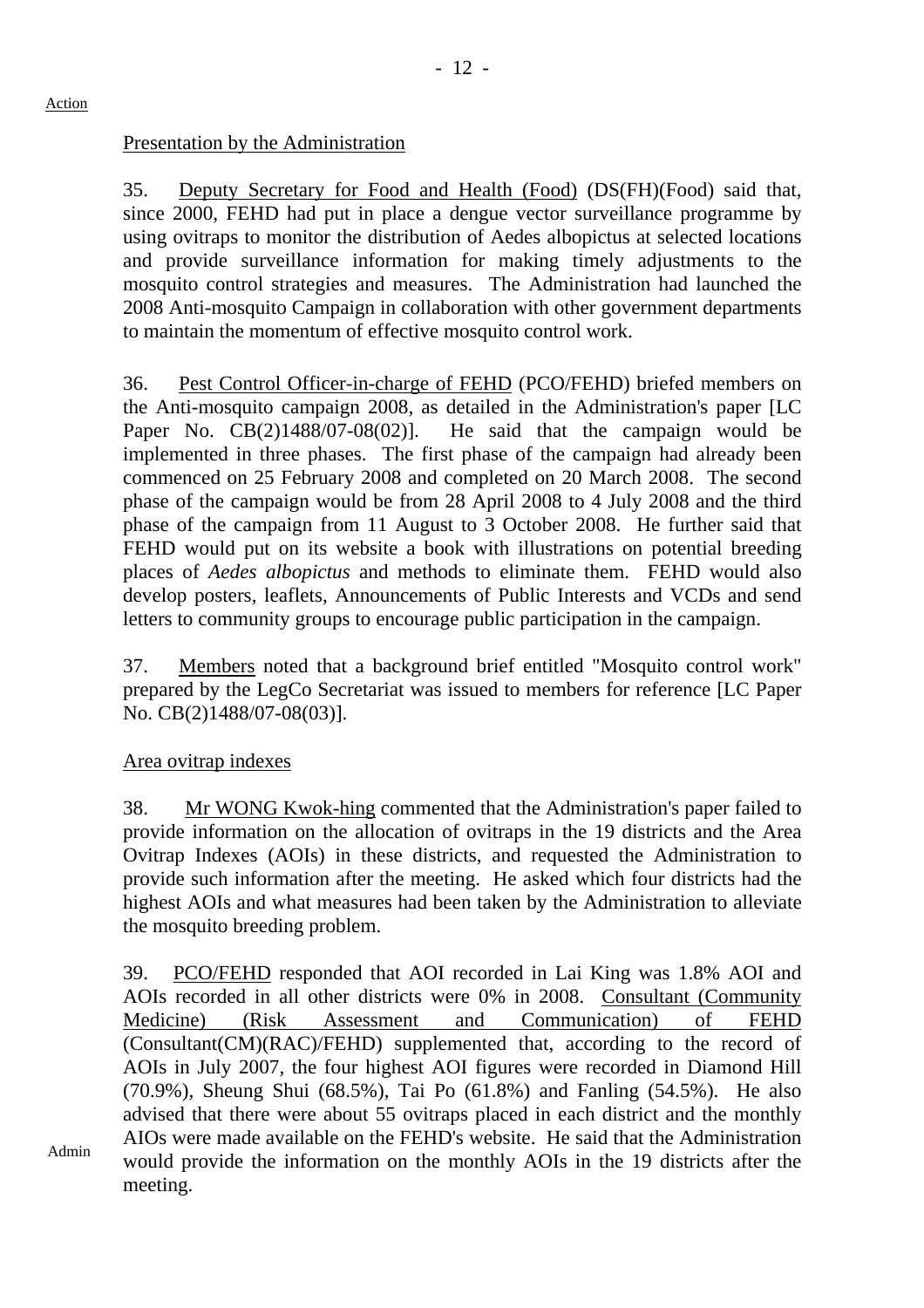(*Post-meeting note*: The Administration's response providing information on the monthly AOIs in the 19 districts was circulated to members vide [LC Paper No. CB(2)1738/07-08(01) issued on 28 April 2008.]

40. Regarding AOI recorded in Diamond Hill, the Deputy Chairman asked whether the Administration would conduct a case study to identify the reasons for the infestation of mosquitoes and about the measures that the Administration had been taken to alleviate the problem. PCO/FEHD responded that mosquitoes were found in surface drainage channels and drainage sandpit in the housing estates there. FEHD staff had liaised with the property management companies of the building estates in this district and enhanced its promotion and education programme in anti-mosquito work there. He advised that the enactment of the Public Health and Municipal Services (Amendment) Ordinance in May 2006 had helped raising the awareness of property owners and property management companies about mosquito prevention and control as well as the need for swift actions against mosquito breeding.

41. Dr KWOK Ka-ki expressed concern about the mosquito problem in the rural areas as many live poultry farms and pig farms were located there. He enquired about the measures that had been taken by the Administration to control and prevent the breeding of mosquitoes in rural areas. He further asked whether the Food and Health Bureau (FHB) would review whether there was any loophole in the present outsourcing system of mosquito control work.

42. DS(FH)(Food) responded that, after the occurrence of the ovitrap tampering case in 2006, FEHD had stepped up its efforts in monitoring the work of contractor. FHB also chaired a steering committee to coordinate the mosquito control work carried out by various government departments and to provide the necessary policy steer. She said that the steering committee would keep in view the measures taken by departments to alleviate the mosquito problem and monitor the mosquito control work. Consultant(CM)(RAC)/FEHD supplemented that FEHD had two different teams of staff responsible for mosquito control operation work and monitoring of mosquito control work. These two teams were headed by two Deputy Directors of FEHD.

43. As regards the mosquito control work in pig farms, Consultant(CM)(RAC)/FEHD explained that the existing ovitraps were not designed to monitor the distribution of Culex mosquitoes, vector of Japanese Encephalitis (JE) and other surveillance methods had to be used. According to the past figures of AOIs, there was no causal relationship between the indexes of ovitraps and their proximity to pig farms.

# Anti-mosquito campaign

44. Noting that the first phase of the campaign had already been commenced on 25 February 2008, the Deputy Chairman asked why the first phase had to be started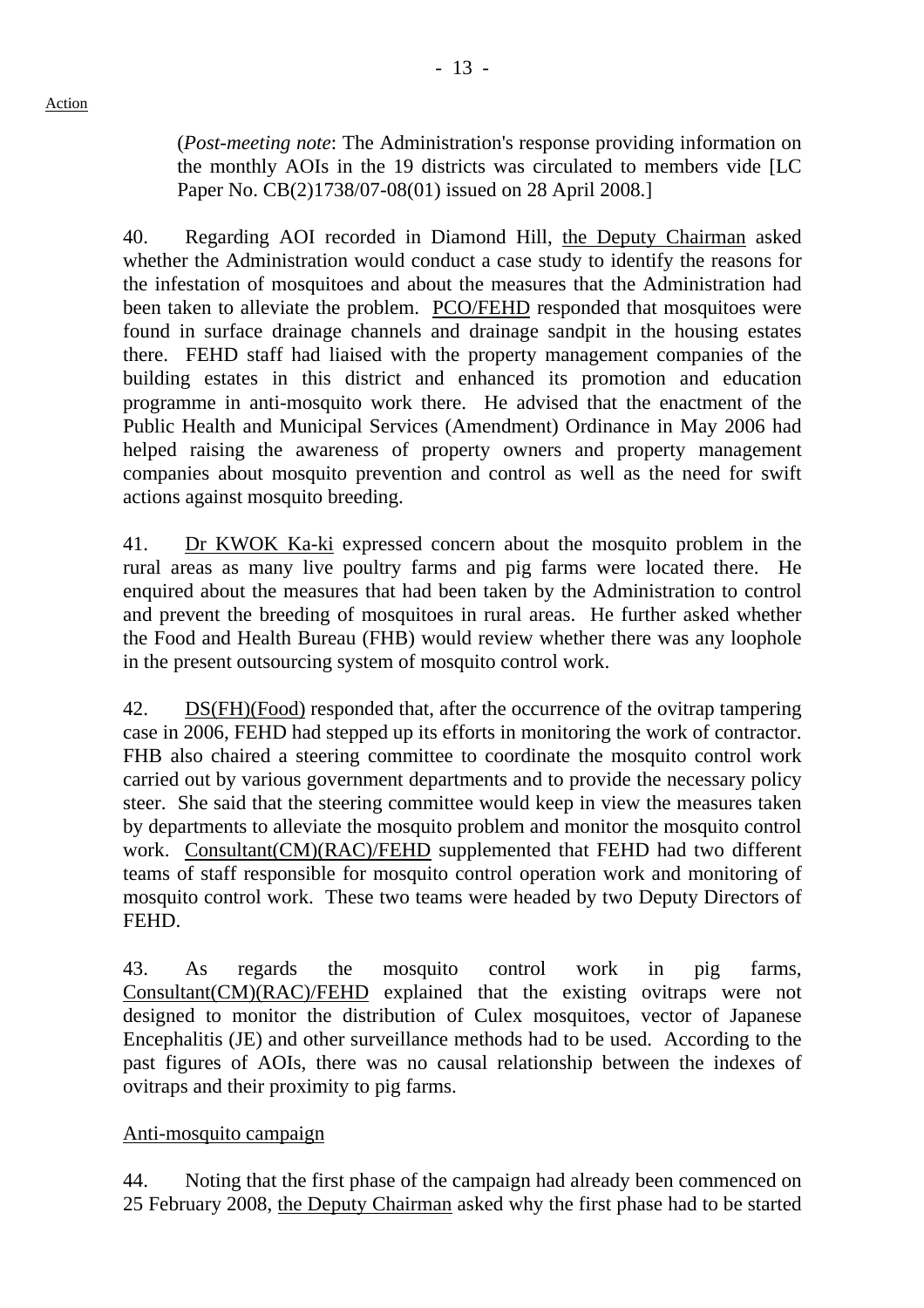so early in February. PCO/FEHD explained that *Aedes albopictus* laid their eggs in damp area eg. flower pots, gutters and drainage pipes in winter (i.e. around November to December each year). When rainy season came in March and April, their eggs laid in these areas that would be flooded by water would be hatched. As such, it was necessary for FEHD to start the first phase of anti-mosquito campaign in February to remind the public to take precautionary measures to prevent and combat mosquito breeding before the start of rainy season.

45. In response to the Chairman's question on the work of the first phase of anti-mosquito campaign, PCO/FEHD said that the first phase of campaign was to ensure that preventive measures had been done properly e.g. cleaning and removing deris in gutters so that they drained properly. FEHD had pest control teams in all the 19 districts and they would inspect each individual district. Apart from carrying out their regular mosquito control work, the teams would also visit residential building estates, schools and construction sites to promote anti-mosquito work and organize lectures on anti-mosquito work. FEHD would publish leaflets for distribution to public. He further said that, after the end of the first phase, FEHD staff would continue to conduct their regular mosquito work. During the second phase of campaign, FEHD would issue warnings to or institute prosecutions against, where appropriate, persons responsible for the premises concerned, e.g. building management companies, to take actions for preventing the breeding of mosquitoes.

# Incident of tampering of ovitraps

46. Mr WONG Kwok-hing asked about the measures that the Administration had taken to rectify the problem of suspect cases that AOI had been tampered with by FEHD staff. The Deputy Chairman also asked whether the Administration had taken any measures to prevent the reoccurrence of ovitrap tampering case.

47. As regards the tampering of ovitrap case occurred in 2006, Consultant(CM)(RAC)/FEHD advised that the case had been referred to the Police for investigation. The Police's investigation report did not find any evidence that FEHD staff had been involved in the tampering of ovitraps. PCO/FEHD supplemented that the design of ovitraps had been improved and caps had been added to cover the ovitraps so as to avoid inadvertent spilling of mosquito control pesticides into the ovitraps when the anti-mosquito operations were carried out. Ovitraps would also be sealed and, if the seals were found to be broken or tampered with, FEHD staff would change the ovitraps concerned and the figures of ovitrap indexes would not be used. If there were suspect cases of tampering with ovitraps, FEHD staff would refer the suspect cases to the Police for investigation. He pointed out that, since the implementation of these measures, no more new cases of tampering of ovitraps were reported.

Admin 48. At Mr WONG Kwok-hing's suggestion, the Chairman requested the Administration to follow up with the Police and revert to the Panel on the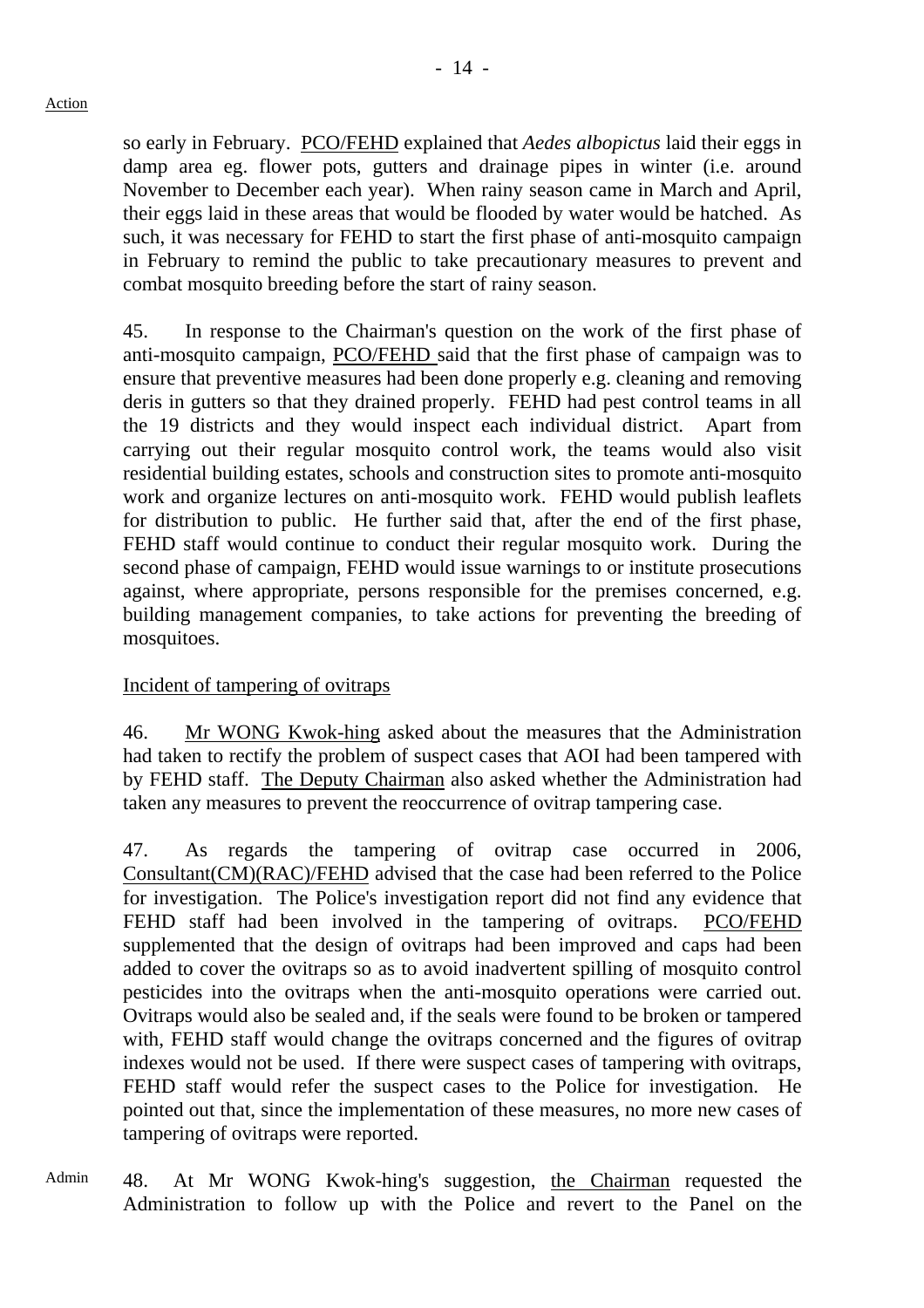investigation result of the tampering case occurred in 2006.

(*Post-meeting note*: The Administration's response providing information on the findings of the police investigation into the alleged interference with ovitraps in 2006 was circulated to members vide [LC Paper No. CB(2)1738/07-08(01) issued on 28 April 2008.]

# **VI. Follow-up discussion on Code of practice for pig farming**  [LC Paper No. CB(2)1273/07-08(02)]

*The Federation of Pig Raising Co-operative Societies Hong Kong, Kowloon & N.T. Ltd [LC Paper No. CB(2) 1488/07-08(04)]* 

49. Mr LEUNG Chick presented the views of the organization as detailed in its submission. He said that the "47-rules" set by AFCD were too stringent and called on AFCD to arrange staff to assist pig farmers in coping with the new requirements of the "47-rules". Mr FOK Wui-ko also doubted how the penalty in the form of a reduction in the licensed rearing capacity could be implemented. He explained that the gestation period of a pig was about 115 days and it took about 50 to 60 days from buying seed piglets to selling them to meat pig raisers.

# *The World's Poultry Science Association (Hong Kong Branch) [LC Paper No. CB(2) 1488/07-08(05)]*

50. Mr Peter C K WONG presented the views of the organization as detailed in its submission. He pointed out that there was presently no veterinary services available to pig farmers in the market and urged the Administration to provide more veterinary clinical and medical services to pig farmers. In his view, the Administration should simplify the procedures and shorten the time for the registration of veterinary drugs and vaccines. The Administration should consider giving AFCD the power of approving the registration of veterinary drugs and vaccines. On the Administration's proposal to impose the penalty of licence revocation/rejection of renewal of licence, he considered that there were relevant provisions in ordinances regulating pig farms. For any breaches of the requirements as stipulated in the laws, the cases should be referred to the court for decision.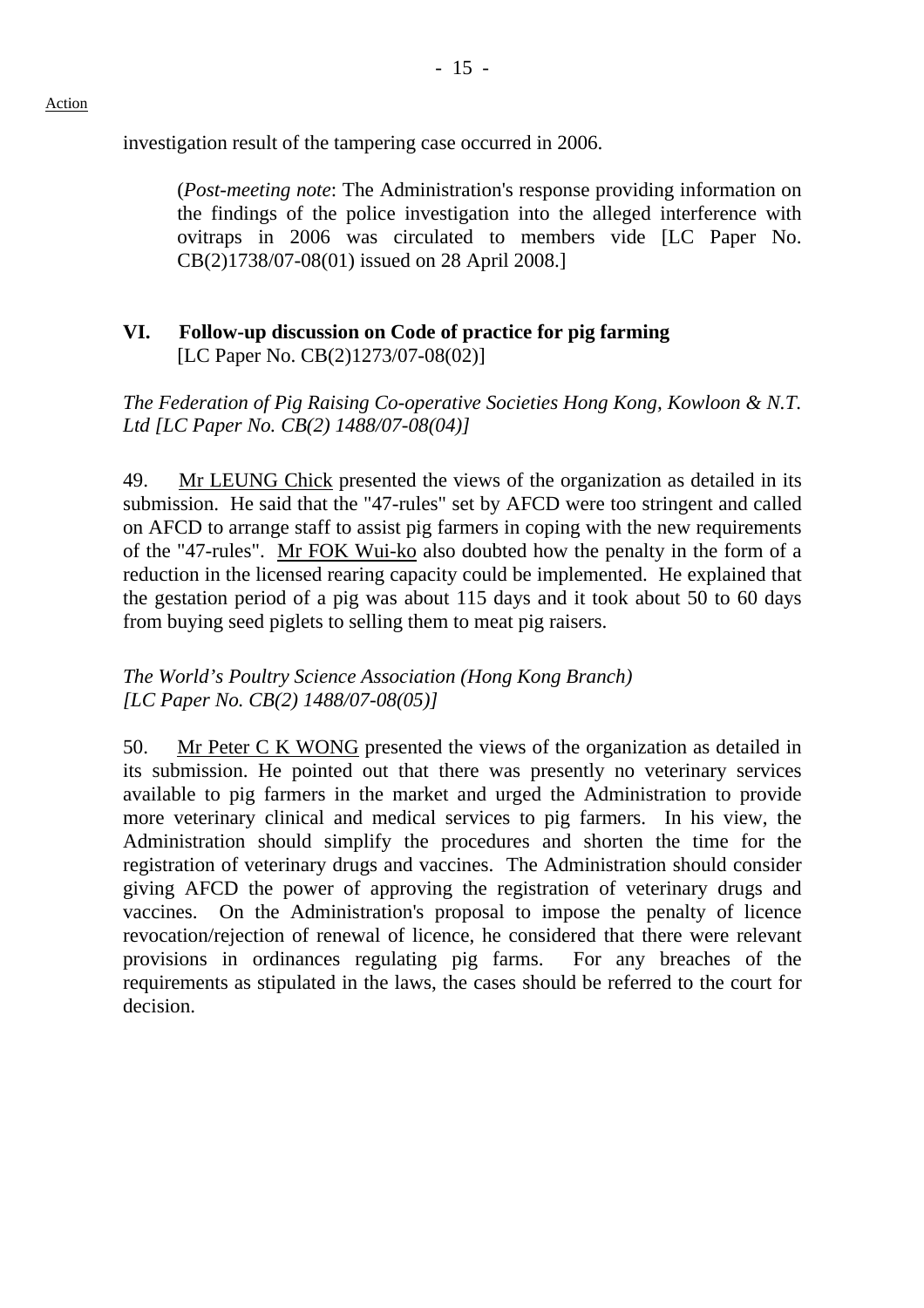# *Hong Kong Grazers Union*

51. Mr LO Yam-keung said that the imposition of the penalty of revocation of licence was unfair to pig farmers. Revocation of licence would threaten the livelihood of pig farmers as they would be forced to cease their operations. He further said that the remaining 43 pig farms were established some time ago and, due to geographical and environmental limitations, many pig farms had practical difficulties in complying with the new requirements.

# *Hong Kong Livestock Industry Association*

52. Mr TAM Kwok-chu said that local pig farms could help stabilize the supply of live pigs and the prices of fresh pork in the market. He criticized the Administration for trying to wipe out all remaining pig farms by implementing the Code of Practice for pig farming (COP). Regarding the proposed penalty for breaches causing major threats to public health and rural environment (e.g. discharge of untreated liquid waste from farms, unauthorized alteration of drain pipes, and improper disposal of pig carcasses), he said that the breaches might be committed by the staff of the pig farms without the pig farm licensee's knowledge. It would be unfair to pig farm owners if they had to bear the responsibility for the acts that were not committed by them.

#### *Hong Kong Pig Raising Development Federation [LC Paper No. CB(2) 1488/07-08(06)]*

53. Mr CHAN Kin-yip said that he shared similar views with other deputations. He questioned why the Administration had to implement COP given there were presently relevant ordinances for the regulation of pig farms. He said that, if the objective of the implementation of COP was to help pig farms further enhance their management and hygienic standards, the Administration should provide relevant training courses for pig farmers to improve their skills and knowledge. Mr CHAN urged the Administration to reconsider the proposal for imposing the penalty of revocation of licence for breaching the requirements of COP.

# *New Territories Association of Societies [LC Paper No. CB(2) 2443/06-07(01)]*

54. Mr WAN Chung-ping presented the views of the organization as detailed in its submission. He pointed out that the Administration's proposed COP would increase the operation cost for pig farmers and hit the pig farming industry hard. He commented that the penalties for non-compliance with the requirements in COP were too harsh, in particular, revocation of licence or rejection of licence renewal. Mr WAN further said that, even if pig farmers had contravened the requirements in COP, AFCD should assist them to improve their standards of farm management instead of revocating their licence.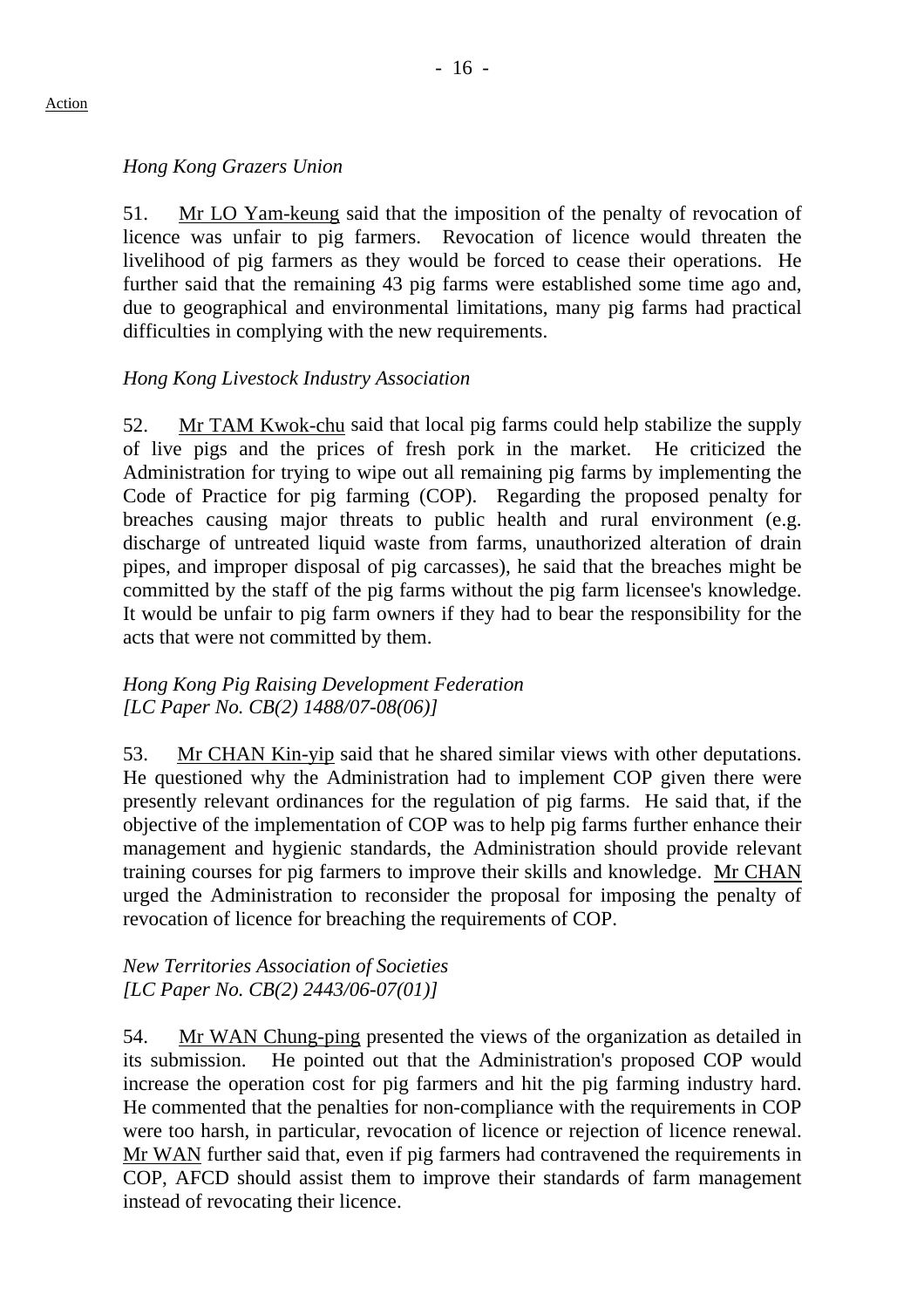55. Mr SHEK Chung-sang added that the Administration should assist pig farmers in enhancing their farming management standards rather than tightening

the licensing conditions to regulate pig farming industry.

*Mr TAO Kai-ching [LC Paper No. CB(2) 1514/07-08(02)]* 

56. Mr TAO Kai-ching said that he was one of the remaining 43 pig farmers who did not apply for the voluntary surrender scheme. He criticized the Administration for implementing COP to wipe out the pig farming industry. Mr TAO stressed that he was a responsible pig farmer and always reminded his staff of the importance to maintain high standards of hygiene and sanitation in pig farms. The hygienic and environmental standards of local pig farms had been improved and it was rather rare to find cases of detection of chemical residues in local pigs.

Ms WAN Yuk-ying *[LC Paper No. CB(2) 1514/07-08(02)]* 

57. Ms WAN Yuk-ying said that AFCD did not listen to the pig farmers' concerns about and views on the implementation of COP despite that they had raised their concerns at various meetings with AFCD. She considered that the "47 rules" should only be applied to new licensees.

The Administration's responses

58. DS(FH)(Food) gave the following responses to the views given by the deputations –

- (a) when the Administration launched the voluntary surrender scheme in 2006, the Administration had made it clear that it would tighten the licensing conditions for licensed pig farms with a view to improving public health and rural environment;
- (b) AFCD had always provided technical assistance to pig farmers. Over the past year, AFCD had maintained close liaison with pig farmers when working out the requirements of COP. Taking into consideration the concerns of pig farmers, the Administration had revised COP by reducing the number of items from 63 to 47;
- (c) as regards the concern of pig farmers over their responsibility for the unlawful acts committed by their workers (e.g. improper disposal of pig carcasses and discharge of untreated liquid waste from farms), AFCD would continue its communication with pig farmers to address their concern; and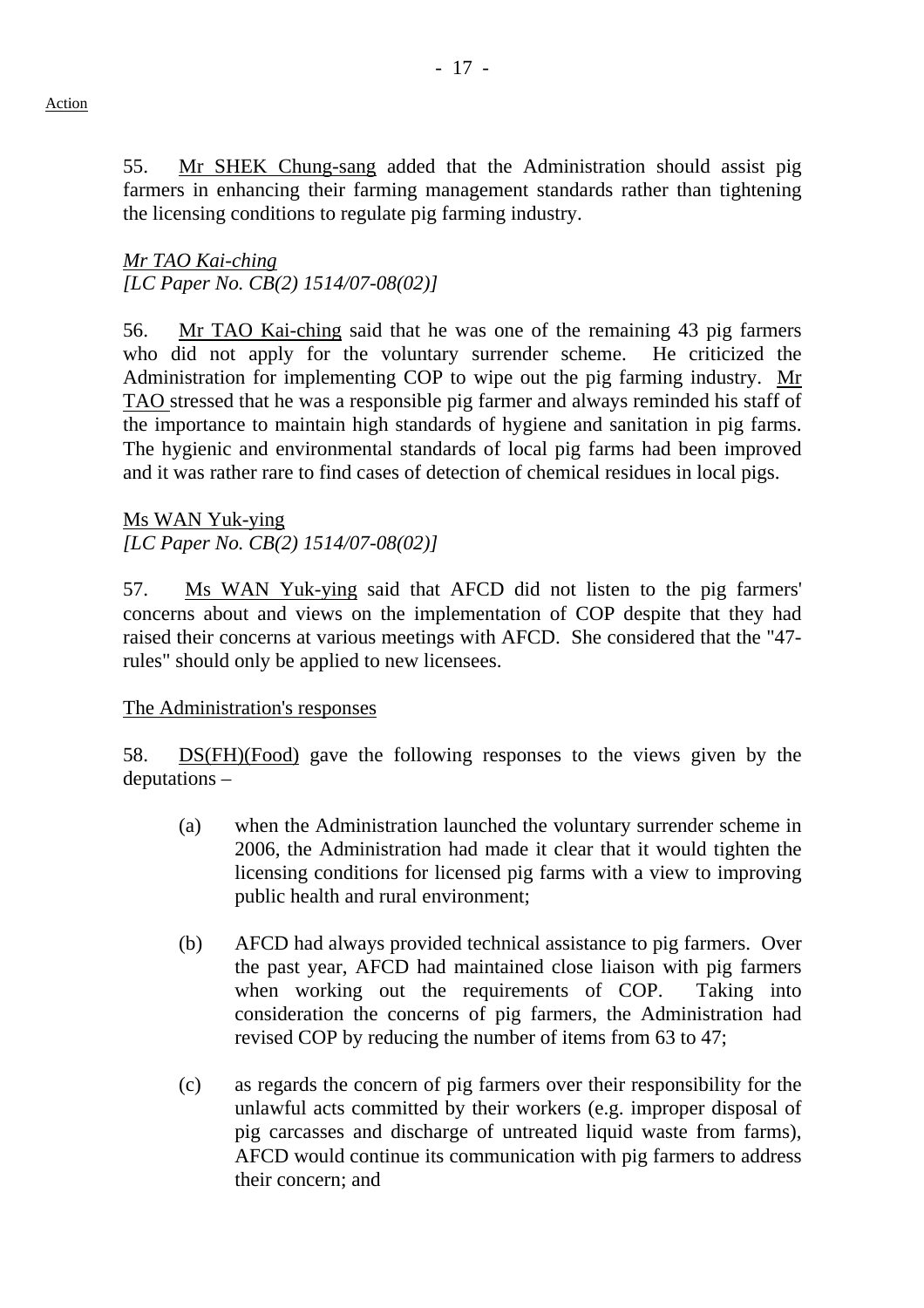(d) the penalties of revocating the licence would only be imposed after adequate notifications and warnings were given and the farmers concerned would have the right to make representations.

# Penalties

59. The Chairman expressed doubt whether it was necessary to impose the penalty of revocation of licence to regulate effectively pig farms. He asked the Administration whether there were other measures which would achieve the same deterrent effect as the penalty of reducing licensed rearing capacity of pig farms.

60. In response, Assistant Director (Agriculture) of AFCD (AD(A)/AFCD) explained that the objective of COP was to enhance management efficiency of pig farms and reduce the risk of disease outbreaks. He pointed out that the problems associated with pig farming were related generally to the rearing capacity of the licensed pig farms, such as pollution load caused by the discharge of livestock waste. In the light of this, the proposed reduction in licensed rearing capacity was considered an effective measure to address the problem. He stressed that the original licensed rearing capacity would be restored when all breaches had been duly rectified. On the implementation of the penalty of reducing licensed rearing capacity, AD(A)/AFCD explained that it was the normal practice for pig farms to rear pigs, at various age levels, at the farms. Should a penalty of a reduction in the rearing capacity be imposed on a licensed pig farm which failed to comply with the requirements of COP, the pig farm concerned would be given time to sell their mature pigs to the market. However, the pig farm concerned would need to cease mating adult pigs to reduce the rearing capacity gradually.

61. Mr TAM Yiu-chung urged the Administration to review its plan for implementing COP. He considered that the Administration should issue adequate warnings prior to the imposition of penalties for breaching the requirements of COP and provide a redress system under which pig farmers could appeal and make representations on the decisions of the Director of AFC. He suggested the Administration to invite public figures in society to sit on the appeal panel.

62. Deputy Director of Agriculture, Fisheries and Conservation (DD/AFC) responded that the Administration would consider carefully Mr TAM's suggestion. He reiterated that the objectives of COP were to improve public health and rural environment which sought to provide a set of objective standards for pig farmers to comply with. He reiterated that AFCD had all along provided technical assistance to pig farmers and would continue to do so.

63. The Chairman said that members of the Liberal Party had reservations about the proposed penalties for breaches of requirements in COP (i.e. the reduction in licensed rearing capacity and revocation of licence). He urged the Administration to reconsider the implementation of COP. The Chairman reiterated his view that the Administration should make reference to the appeal mechanism in respect of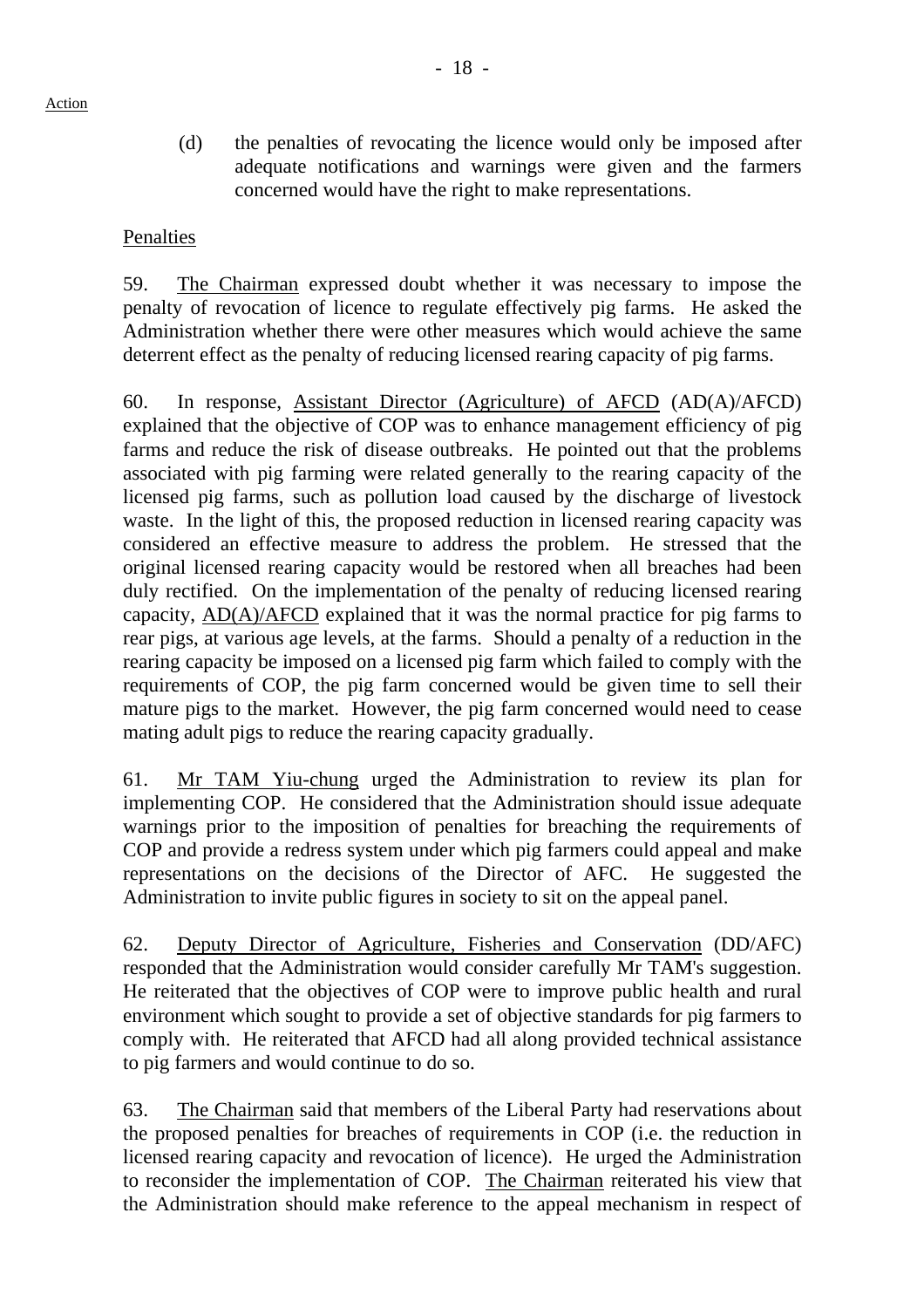the decision of the Liquor Licensing Board (LLB) in granting a liquor licence. Applicant for liquor licence had the right to lodge an appeal to the Municipal Services Appeals Board (MSAB) against the decision of LLB. Under the relevant legislation, a District Judge would be appointed as the Chairman of MSAB and there was specific time period where LLB must give notice of the refusal in writing, together with grounds for the decision, to the appellant. The appellant might appeal to MSAB against the refusal within a specified period of time upon receipt of the notice.

#### Assistance to pig farmers

64. TAM Yiu-chung said that he considered that the Administration should assist the remaining 43 pig farms to enhance their farming management standards through education. The Chairman also shared similar view with Mr TAM Yiuchung. He asked whether the Administration would arrange AFCD staff to assist pig farmers to comply with the "47-rules".

65. In response to members' views, AD(A)/AFCD stressed that AFCD had all along provided technical assistance to pig farmers. During the process of consultation for the implementation of COP, AFCD staff had visited individual pig farms and given advice to pig farmers on how to comply with the requirements of COP on the basis of their geographical and environmental factors. AFCD would continue its communication with pig farmers and provide assistance and advice to them where necessary and appropriate. He pointed out that there would be a 12 months grace period prior to the implementation of COP so that pig farmers would have sufficient time to familiarize themselves with the rules. During the grace period, AFCD would only issue warnings to pig farmers should there be any contraventions of COP. AD(A)/AFCD further explained that the existing legislation had already given power to the Director of Agriculture, Fisheries and Conservation (DFAC) to revoke licences of those farmers who had violated the relevant provisions. DFAC had all along exercised the power responsibly and in a very prudent manner. The power would only be exercised after adequate notification and warnings were given, and the farmers concerned would have the right to make representations.

66. Mr WONG Yung-kan pointed out that the Mainland authority had provided free vaccination programme to Mainland pig farmers. He asked how and in what ways the Administration would assist the pig farmers. AD(A)/AFCD responded that AFCD staff would visit individual farms and give advice to farmers on how to comply with COP. The government veterinary laboratory in Tai Lung also provided laboratory service to pig farmers and farmers could contact AFCD for assistance where necessary. As regards the registration of vaccines, AD(A)/AFCD explained that the power of approving the registration of veterinary drugs and vaccines was given to the Director of Health (DH) who would consult AFCD in the process of registration. According to past experience, delays in registration were often due to insufficient product information provided by the applicants. Should